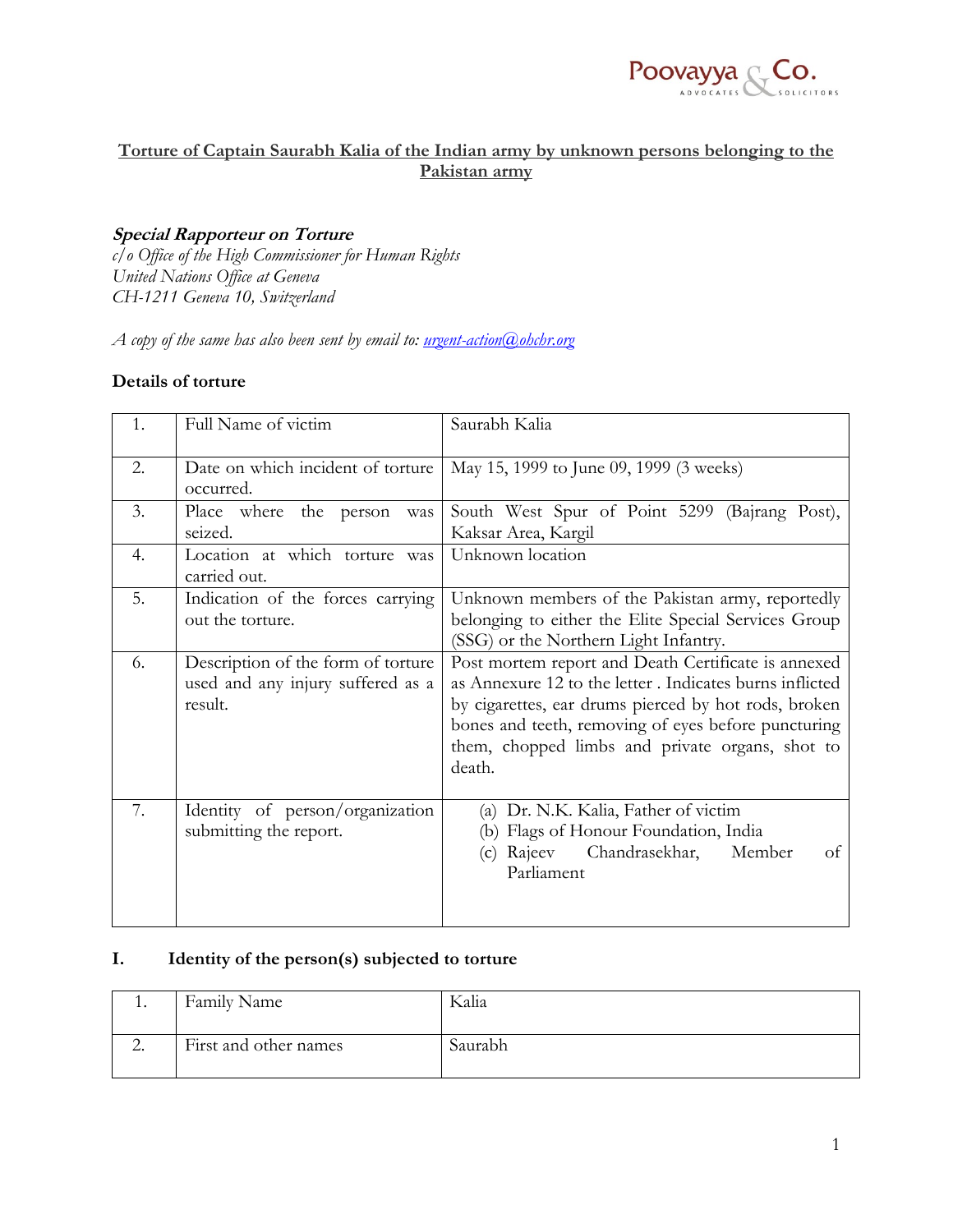

| 3. | Sex                             | Male                                                                                                              |
|----|---------------------------------|-------------------------------------------------------------------------------------------------------------------|
| 4. | Birth Date/Age                  | June 19, 1976; aged about 23 years                                                                                |
| 5. | Nationality                     | Indian                                                                                                            |
| 6. | Occupation                      | Lieutenant, 4 JAT Regiment (Infantry), Indian Army                                                                |
| 7. | Identity card number            | Service No: IC-58522                                                                                              |
| 8. | Activities                      | Engaged in armed conflict on behalf of the Indian<br>Army at Kargil.                                              |
| 9. | Residential and/or work address | Residential address - Captain Saurabh Kalia Marg,<br>Saurabh Nagar, Palampur - 176061, Himachal Pradesh,<br>India |

# **II. Circumstances surrounding torture**

| 10. | Date and place of arrest                        | May 15, 1999                                                                                                                          |
|-----|-------------------------------------------------|---------------------------------------------------------------------------------------------------------------------------------------|
| 11. | Date and place of subsequent<br>torture         | Period of three (3) weeks from May 15, 1999 until body<br>of Captain Kalia was handed over to Indian authorities<br>on June 09, 1999. |
|     |                                                 | Location unknown                                                                                                                      |
| 12. | Identity of force(s) carrying out               | Unknown members of the Pakistan army, reportedly                                                                                      |
|     | detention<br>initial<br>and/or<br>the           | belonging to either the Elite Special Services Group                                                                                  |
|     | torture.                                        | (SSG) or the Northern Light Infantry.                                                                                                 |
| 13. | Were any person, such as a                      | No. The victim was not permitted to be seen by any                                                                                    |
|     | relatives<br>friends,<br>lawyer,<br><b>or</b>   | person during the detention.                                                                                                          |
|     | permitted to see the victim during              |                                                                                                                                       |
|     | detention? If so, how long after<br>the arrest? |                                                                                                                                       |
|     |                                                 |                                                                                                                                       |
| 14. | Describe the methods of torture<br>used.        | Unknown.                                                                                                                              |
| 15. | What injuries were sustained as a               | Post mortem report and Death Certificate annexed to                                                                                   |
|     | result of the torture?                          | the letter as Annexure 12. Indicates burns inflicted by                                                                               |
|     |                                                 | cigarettes, ear drums pierced by hot rods, broken bones                                                                               |
|     |                                                 | and teeth, removing of eyes before puncturing them,                                                                                   |
|     |                                                 | chopped limbs and private organs, shot to death.                                                                                      |
| 16. | What was believed to be the                     | Captain Saurabh Kalia was the first officer to detect                                                                                 |
|     | purpose of the torture?                         | and inform intrusion by the Pakistan army into the                                                                                    |
|     |                                                 | Indian side of Line of Control.                                                                                                       |
|     |                                                 | Captain Saurabh Kalia was deputed to man the Bajrang                                                                                  |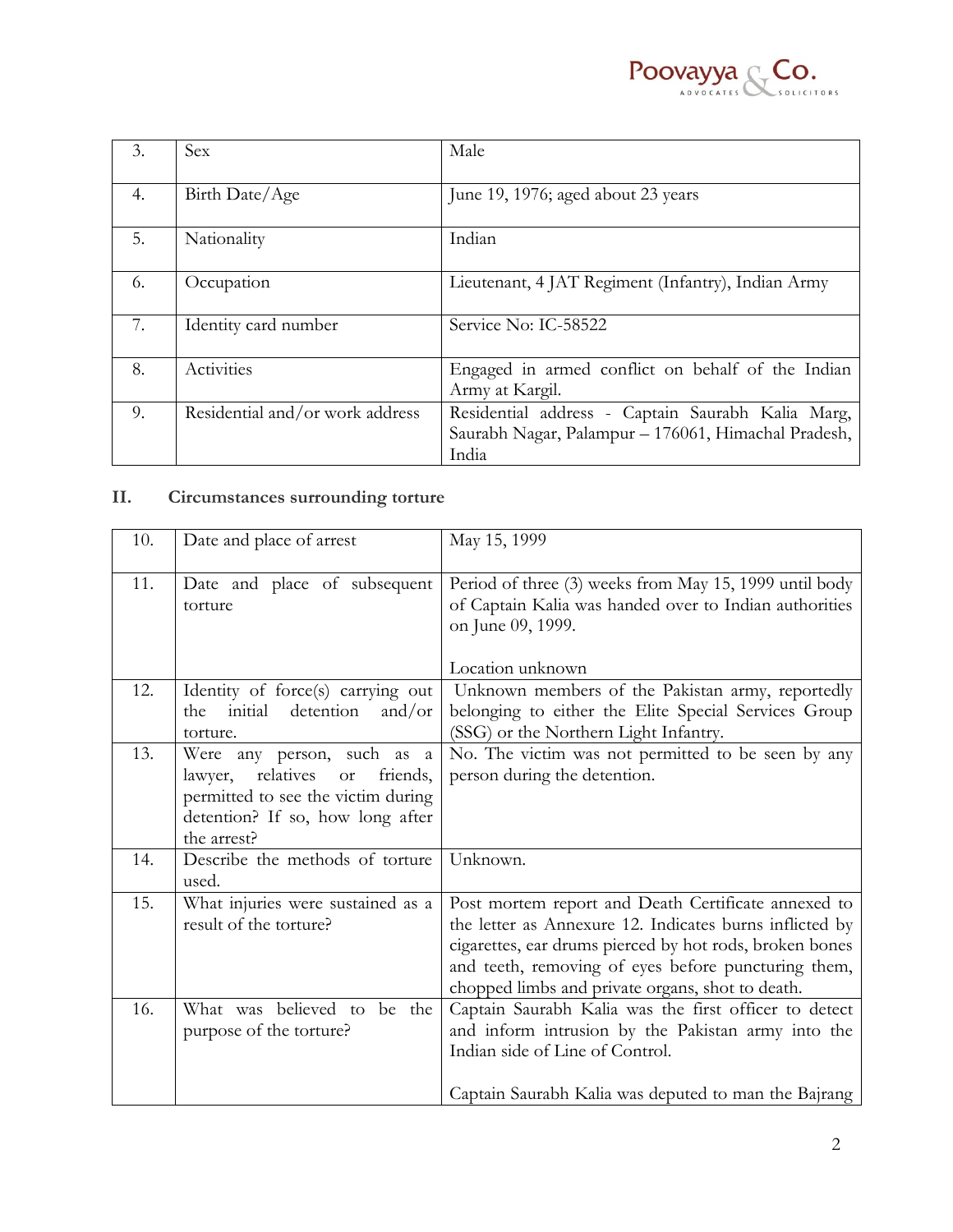

|     |                                        | Post by the Indian army during the armed conflict<br>between India and Pakistan. |
|-----|----------------------------------------|----------------------------------------------------------------------------------|
|     |                                        | Other reasons are unknown.                                                       |
| 17. | Was the victim examined by a           | Post mortem was carried out by Army hospital, Delhi                              |
|     | doctor at any point during or after    | cantonment, Delhi, India.                                                        |
|     | his/her ordeal? If so, when? Was       |                                                                                  |
|     | the examination performed by a         |                                                                                  |
|     | prison or government doctor?           |                                                                                  |
| 18. | appropriate treatment<br>Was           | Not applicable                                                                   |
|     | received for injuries sustained as a   |                                                                                  |
|     | result of the torture?                 |                                                                                  |
| 19. | Was the medical examination            | Not applicable                                                                   |
|     | performed in a manner which            |                                                                                  |
|     | would enable the doctor to detect      |                                                                                  |
|     | evidence of injuries sustained as a    |                                                                                  |
|     | result of the torture? Were any        |                                                                                  |
|     | medical reports or certificates        |                                                                                  |
|     | issued? If so, what did the reports    |                                                                                  |
|     | reveal?                                |                                                                                  |
| 20. | If the victim died in custody, was     | Post mortem was carried out by Army hospital, Delhi                              |
|     | forensic<br><b>or</b><br>autopsy<br>an | cantonment, Delhi, India. Post mortem report and                                 |
|     | examination<br>performed<br>and        | Death Certificate annexed to the letter hereto as                                |
|     | which were the results?                | Annexure 12.                                                                     |

### **III. Remedial action**

## **21. Were any domestic remedies pursued by the victim or his/her family or representatives? If so, what was the result?**

The details of the remedies pursued by Dr. Kalia and Rajeev Chandrasekhar, Member of Parliament, are detailed in the letter.

| 1.                    | Family Name                      | Kalia                       |
|-----------------------|----------------------------------|-----------------------------|
|                       |                                  |                             |
| $\mathcal{D}_{\cdot}$ | First Name                       | Narinder Kumar              |
|                       |                                  |                             |
| 3.                    | Relationship to victim           | Father                      |
|                       |                                  |                             |
| 4.                    | Organization represented, if any | None                        |
|                       |                                  |                             |
| 5.                    | Present full address             | Captain Saurabh Kalia Marg, |
|                       |                                  | Saurabh Nagar,              |

#### **IV. Information concerning the authors of the present report:**